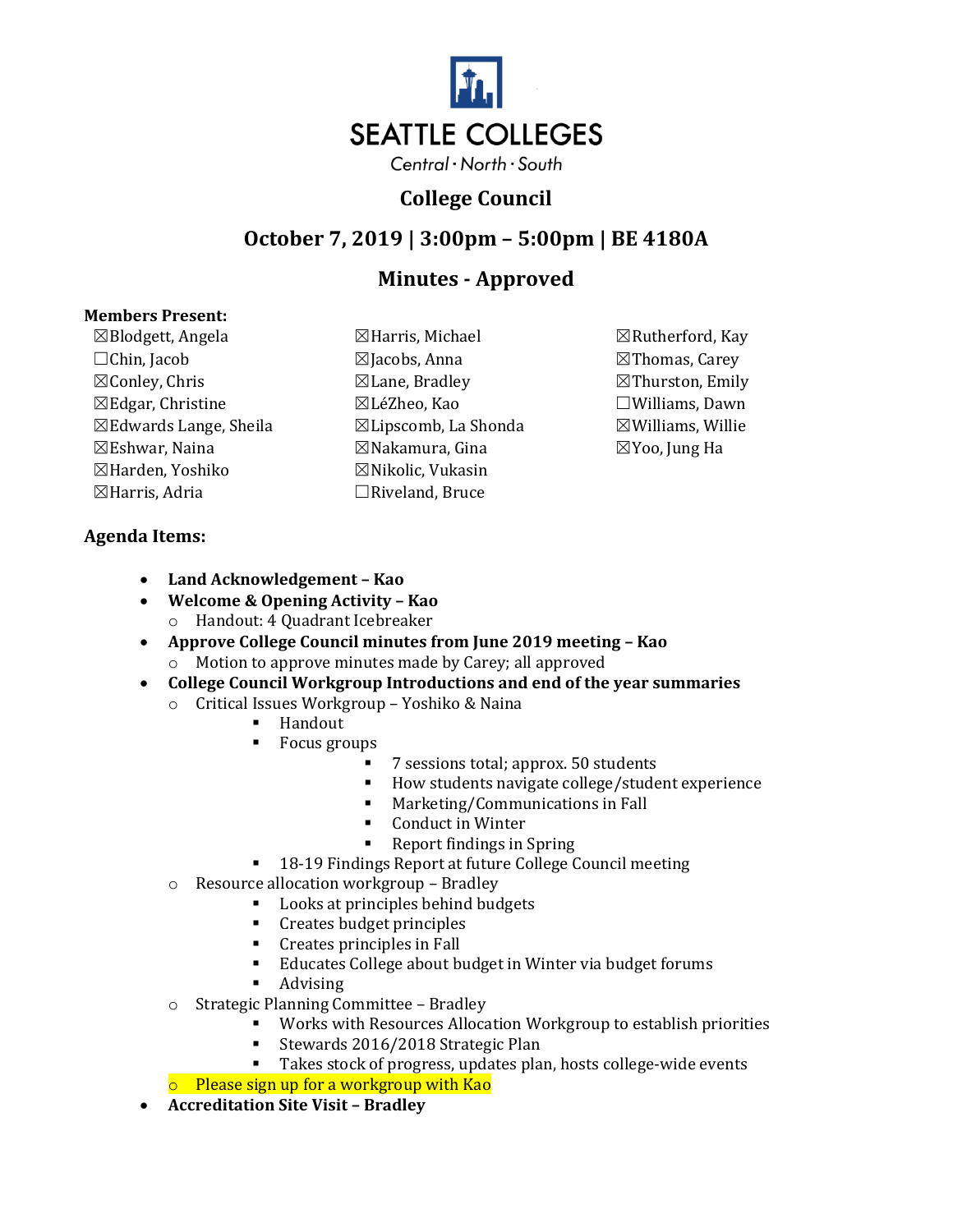o No vacations October 28-30

- o PowerPoint: Seattle Central Accreditation
	- $\blacksquare$  2012 Year 7 Visit
	- Strategic Planning
	- Core Themes: RCDC
		- Responsive teaching and learning
		- Communities engagement
		- Diversity in action
		- Catalyst for opportunities and success
	- Mission Fulfillment
		- Creating new measures responsive to 2019 Accreditation visit
			- Fulfilled (70% threshold): Diversity in action and responsive teaching and learning
			- How to address: Communities engagement and Catalyst for opportunities and success
		- Catalyst for opportunities and success
			- Seattle Promise and Pathways
			- Starfish
			- Title III
		- Communities engagement
			- Office of Strategic Partnerships
			- Office of Equity, Diversity, and Inclusion
			- Partnerships: Year Up, Kaiser, SPS
			- Central 2 Community
	- Seattle Promise and Pathways
	- **Transition rates: ABE, GED, ESL**
	- Technical Advisory Committees
	- Indicators need narrower set of indicators moving forward
- o 9-person Accreditation team
	- Located in BE5102; will be visiting satellites and district
	- **EXECTE A** Please be available and responsive to Bradley, Naina, and Heather
	- Closing Meeting on Development Day
- o South's Accreditation Visit (April 2019)
	- Received recommendations and accommodations
		- Recommendations: District policies and procedures; audit
		- Accommodation: Diversity and Equity
- **Leadership Transition – Sheila** 
	- o Bruce Riveland, VP of Administrative Services transitioning to another role completely by end of November
- **Policy Review – Sheila** 
	- o South Accreditation Review
		- Recommendation: Colleges did not appear to have a systematic way to review policies
		- Chancellor's Executive Cabinet (CEC) has worked to develop a policy review process
		- How to best disseminate policies to College Council in order to review?
			- Generally need 2-week turn around
			- Asking for College Council's input as an advisory body
		- More formal review process forthcoming
			- Policy suggestions go to Compliance Officer and then CEC
			- Board of Trustees only the Board can adopt policy
		- Suggestion for policy review: e-mail use